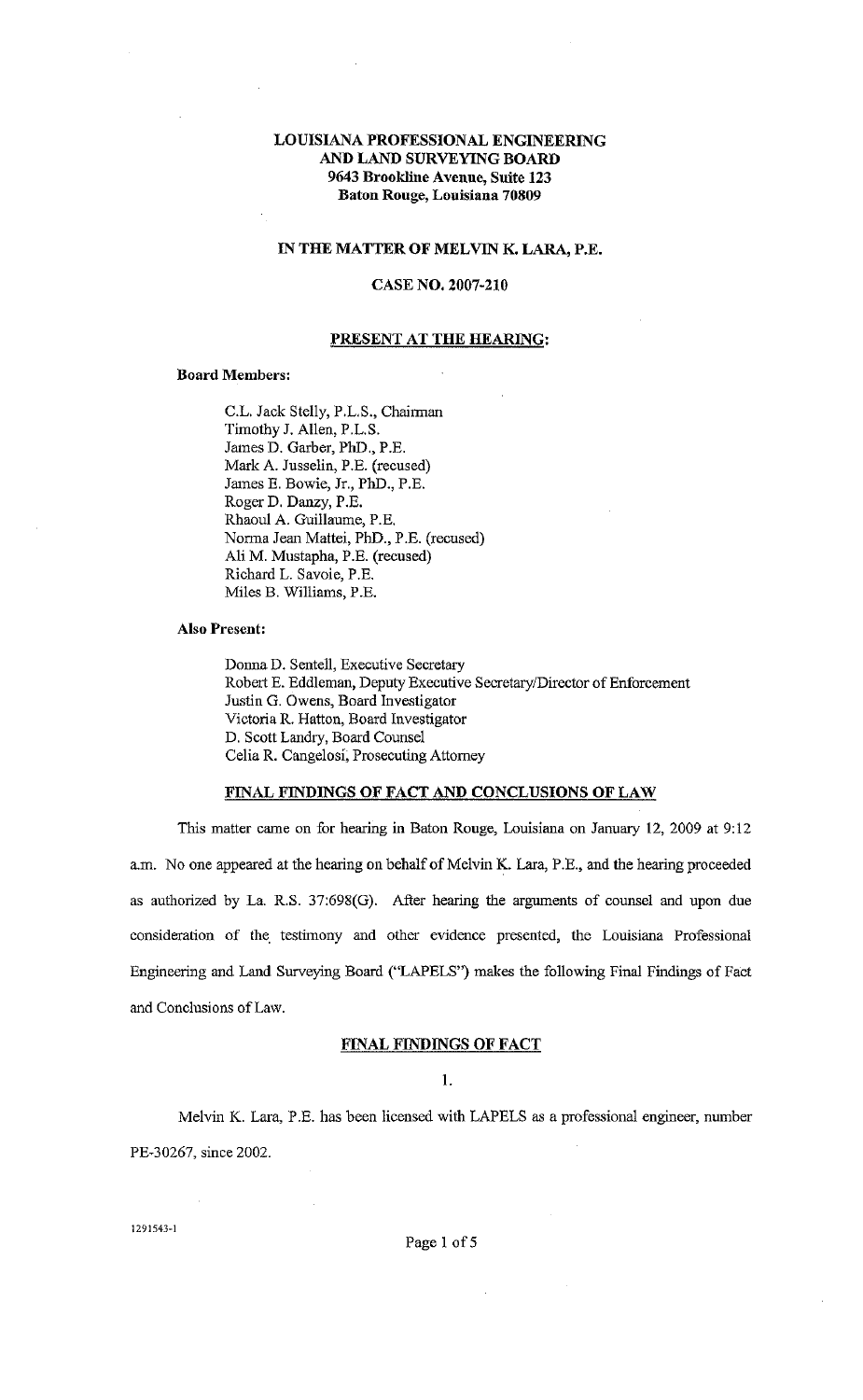On March 6, 2007, Mr. Lara submitted to LAPELS his Louisiana professional engineer license renewal fonn, confinning thereon that (a) he had met LAPELS' requirements for continuing professional development ("CPD") for the renewal period of April 1, 2005 to March 31, 2007, (b) if selected for a CPD audit by LAPELS he would be required to submit documentation to validate completion of all CPD requirements and (c) failure to comply with such CPD requirements or false statements made by him could be cause for disciplinary action by LAPELS. See LAPELS' Exhibit 1.

3.

LAPELS staff subsequently selected Mr. Lara for a random audit of his CPD records for the renewal period of April 1, 2005 to March 31, 2007. See LAPELS' Exhibit 2.

On or about August 3, 2007, LAPELS staff sent a letter to Mr. Lara notifying him of his selection for a random audit of his CPD records for the renewal period of April 1, 2005 to March 31, 2007 and instructing him to provide LAPELS with his completed Professional Development Activity Log and all supporting documentation within thirty (30) days. Mr. Lara failed to respond to this letter.

5.

On October 12, 2007, LAPELS staff sent a letter to Mr. Lara by certified mail, return receipt requested, notifying him that he had been deemed not in compliance with LAPELS' CPD requirements (due to his failure to respond to the August 3, 2007 audit notice) and giving him one hundred twenty (120) days to provide proof of compliance, along with payment of a \$200 administrative fee. The letter was received by Mr. Lara on October 16, 2007; however, he once again failed to respond. See LAPELS' Exhibit 3.

6.

On June 17, 2008, LAPELS staff sent a letter to Mr. Lara by certified mail (return receipt requested) and regular mail, advising him that LAPELS was considering preferring charges against him involving a possible violation of La. R.S. 37:698(A)(6), *to wit* LAC Title 46:LXI§3117 and 3119, relative to the failure to comply with LAPELS' CPD requirements. The letter also included a proposed Consent Order and advised Mr. Lara of his right to request an informal conference. The

**1291543-1** 

<sup>4.</sup>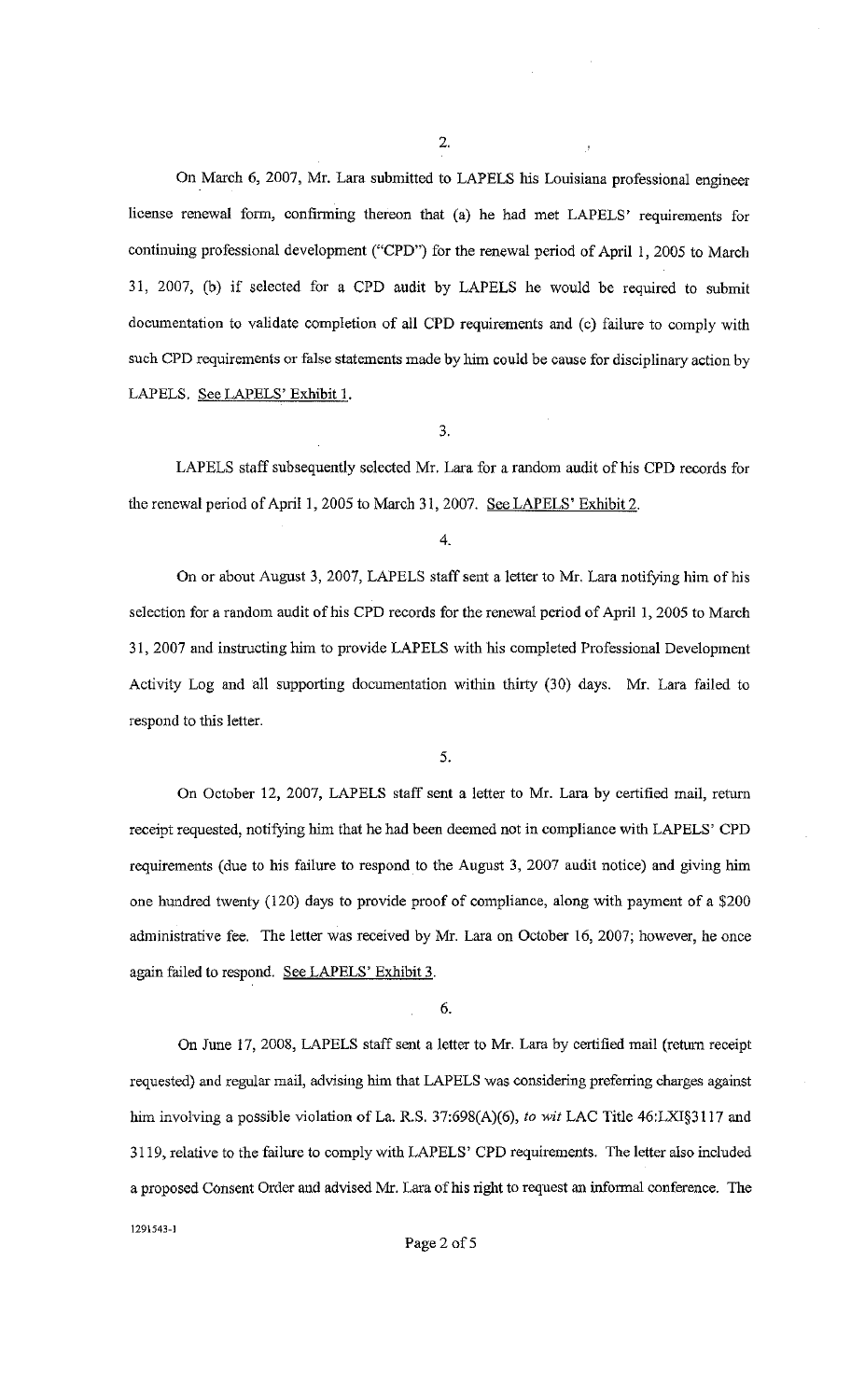letter and proposed Consent Order sent by certified mail were retnrned as "unclaimed", but the regular mail was not returned. See LAPELS' Exhibit 4.

7.

Mr. Lara never requested an informal conference and did not accept the proposed Consent Order.

8.

On November 17, 2008, by a unanimous vote LAPELS preferred charges against Mr. Lara for an alleged violation of La. R.S. 37:698(A)(6), *to wit* LAC Title 46:LXI§3117 and 3119 (failure to comply with LAPELS' CPD requirements). LAPELS also directed that a hearing be set to consider the charges against Mr. Lara on January 12, 2009 at 9:00 a.m. at the LAPELS office. A copy of the Notice of Charges and Hearing was sent to Mr. Lara by certified mail (return receipt requested) on December 8, 2008. The letter and Notice of Charges and Hearing were never retumed. See LAPELS' Exhibit 5.

9.

The actual costs incurred by LAPELS in connection with this case through January 9, 2009 (which is prior to the date of the hearing) amounted to \$1,088.56. See LAPELS' Exhibits 6 and 7.

## **FINAL CONCLUSIONS OF LAW**

**1.** 

LAPELS has jurisdiction over this matter because Mr. Lara is licensed by LAPELS as a professional engineer and he renewed his license in 2007.

#### 2.

La. R.S. 37:698(A)(6) has at all relevant times provided as follows:

**§698. Disciplinary proceedings against licensees and certificate holders; procedure** 

A. The board shall have the power to take disciplinary action against any licensee or certificate holder found by the board to be guilty of any of the following acts or offenses:

 $\sim 100$ 

(6) Violation of any provision of this Chapter or any rules or regulations adopted and promulgated by the board.

 $\sim 10^{-11}$ 

**1291543-1** 

Page 3 of 5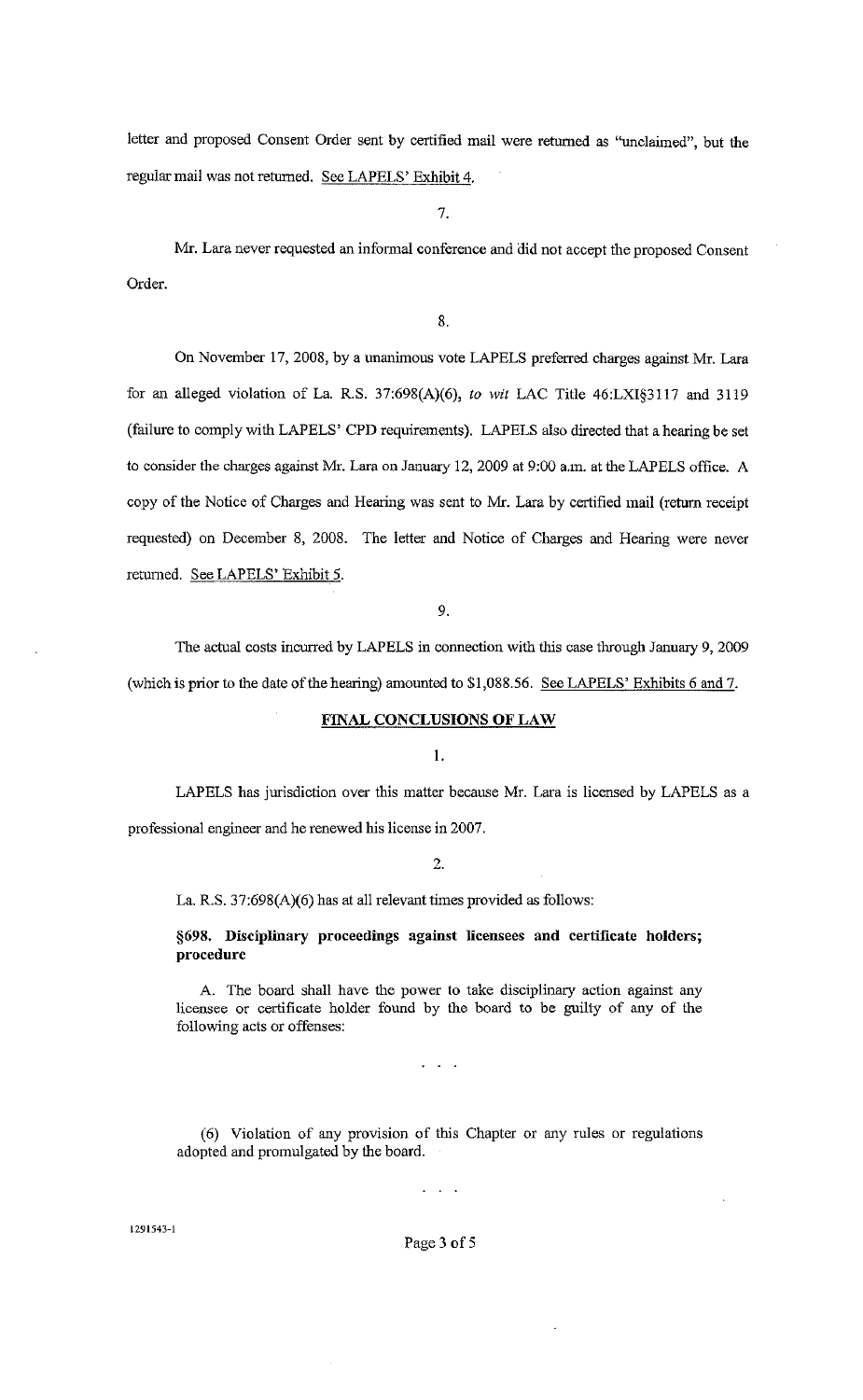LAC Title 46:LXI§3117 and 3119 have at all relevant times provided, in pertinent part, as follows:

## **§3117. Audit and Review of Records**

A. The board may request, at any time, that a licensee provide proof of compliance with all CPD requirements.

B. Additionally, the board will conduct random audits of biennial renewals of up to 30 percent of all board licensees.

 $\ddotsc$ 

D. Should the licensee fail to provide proof of compliance, or if discrepancies or deficiencies are discovered as the result of any of the reviews provided for in §3117.A-C, the licensee will be deemed not in compliance.

## **§3119. Failure to Comply**

A. When a licensee is deemed not **in** compliance with the CPD requirements of the board, the licensee will be so notified and will be given 120 days to satisfy the board requirements. The licensee must provide documented evidence of compliance accompanied by payment of an administrative fee of \$200. Failure to comply will subject the licensee to disciplinary action as provided in the licensure law.

4.

 $\sim$   $\sim$ 

Louisiana law gives LAPELS authority to take disciplinary action against Mr. Lara based on the facts in this case.

5.

 $\hat{\boldsymbol{\theta}}$ 

Pursuant to La. R.S. 37:698(A), (B) and **(J),** the disciplinary action which LAPELS can take against any person found by LAPELS to be guilty of any of the acts or offenses listed in La. R.S. 37:698(A) includes, but is not limited to, reprimand, probation, suspension, revocation, fine (in an amount not to exceed \$5,000 per violation) and all reasonable costs.

6.

Since Mr. Lara failed to submit proof of CPD compliance in response to the audit of his CPD records and failed to pay the administrative fee, he violated La. R.S. 37:698(A)(6), *to wit*  LAC Title 46:LXI§3117 and 3119.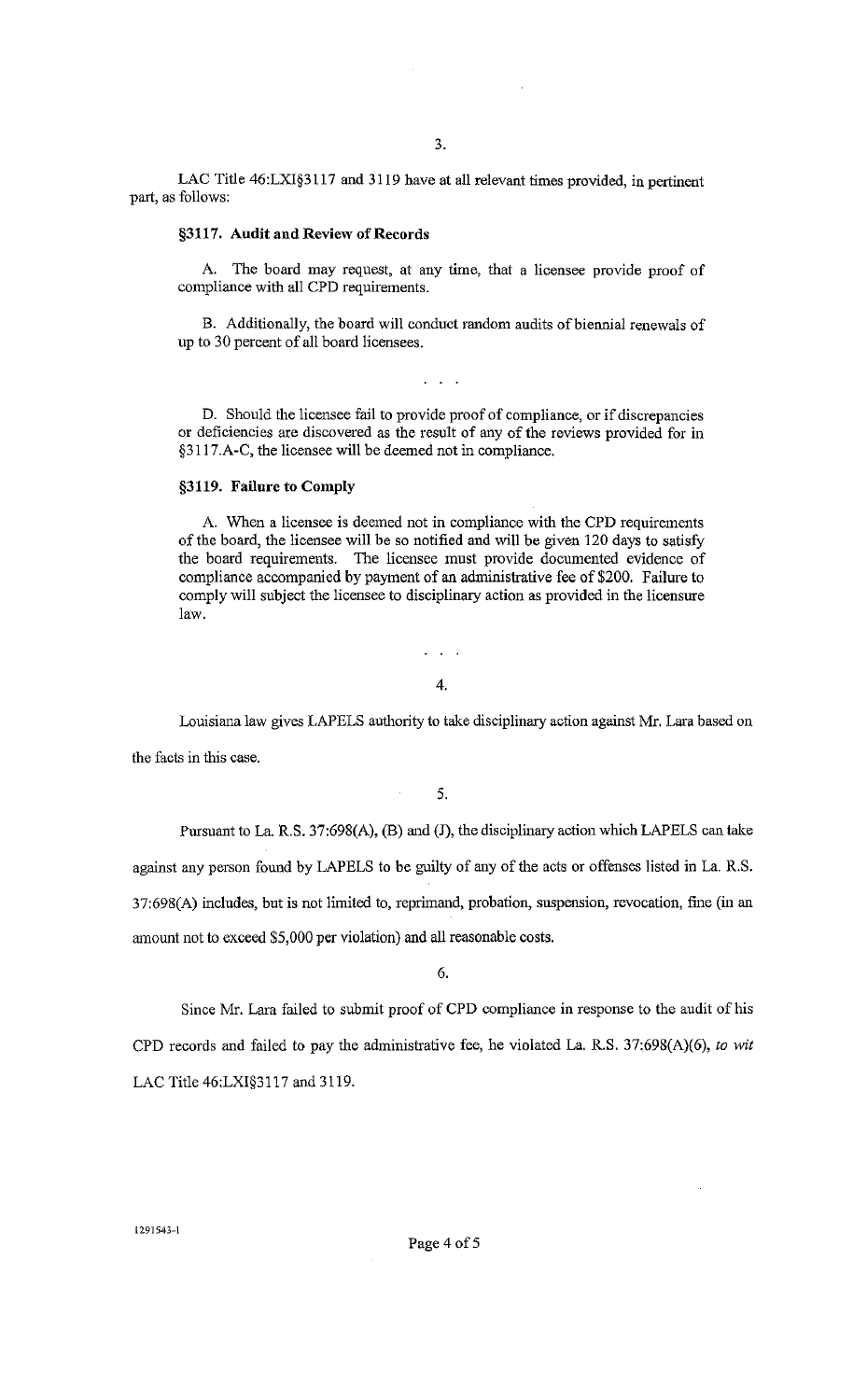A Final Decision and Order will issue this date assessing appropriate disciplinary action against Mr. Lara.

Baton Rouge, Louisiana, this 13th day of May, 2009.

**LOUISIANA PROFESSIONAL ENGINEERING AND LAND SURVEYING BOARD** 

By:  $\leq$ TIMOTHY J. ALI P.L.S., Chairman

1291543-1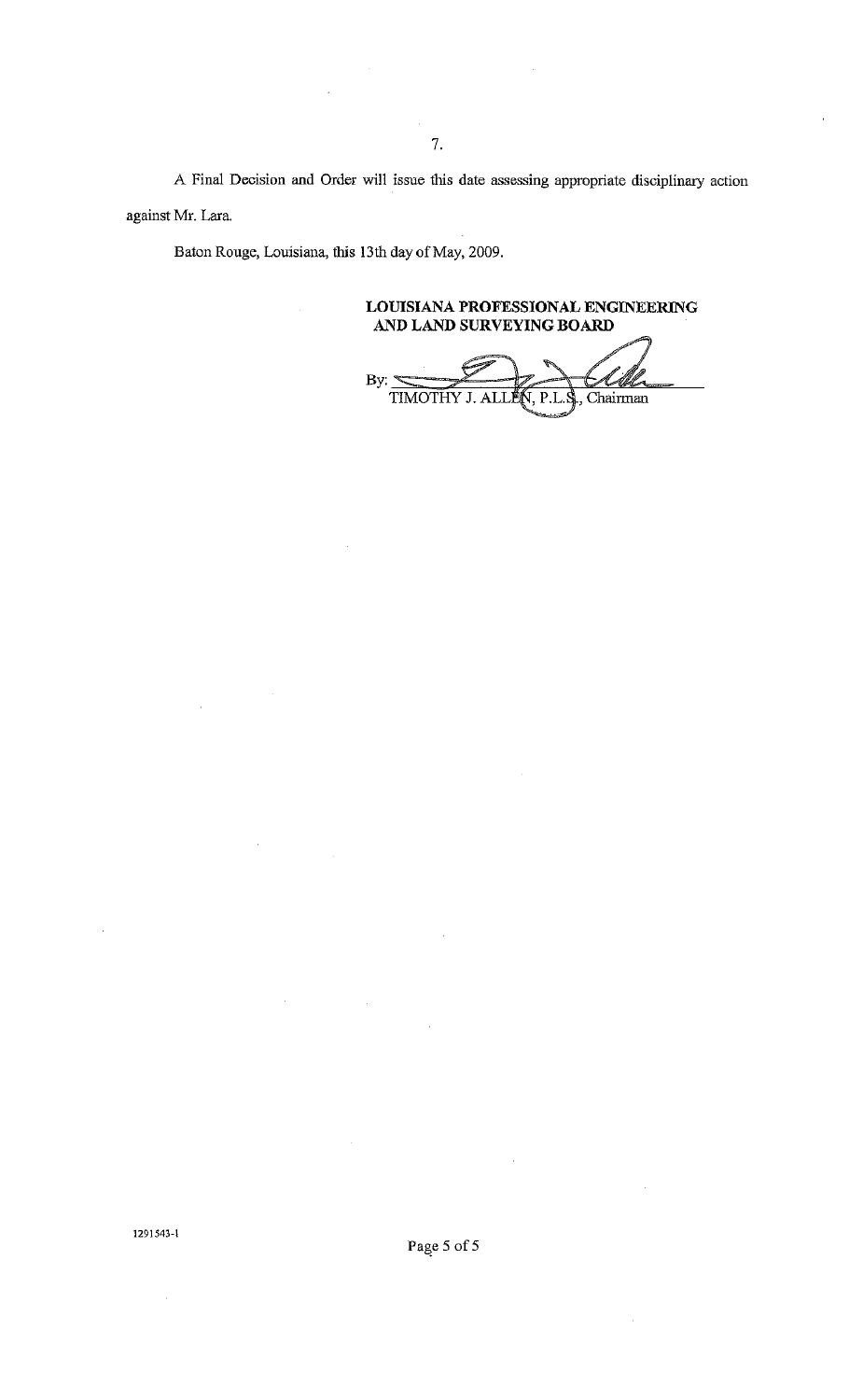# **LOUISIANA PROFESSIONAL ENGINEERING AND LAND SURVEYING BOARD 9643 Brookline Avenue, Suite 123 Baton Rouge, Louisiana 70809**

## **IN THE MATTER OF MELVIN K. LARA, P.E.**

### **CASE NO. 2007-210**

### **FINAL DECISION AND ORDER**

The Proposed Findings of Fact and Conclusions of Law and Proposed Decision and Order were issued and forwarded to Melvin K. Lara, P .E. and the prosecuting attomey (Celia R. Cangelosi) on March 4, 2009. No exceptions or briefs were filed or oral argument requested by Mr. Lara or the prosecuting attomey. After due consideration of the Proposed Findings of Fact and Conclusions of Law and Proposed Decision and Order,

# **IT IS ORDERED THAT:**

1.

The Louisiana Professional Engineering and Land Surveying Board ("LAPELS") adopts its Proposed Findings of Fact and Conclusions of Law as final in this case, and the same is incorporated herein by reference as if set forth *in extenso.* 

2.

The charges against Melvin K. Lara, P.E. under La. R.S. 37:698(A)(6), *to wit* LAC Title 46:LXI§3117 and 3119, are hereby sustained.

3.

Mr. Lara is hereby assessed a fine in the amount of Seven Hundred Fifty and No/100 (\$750.00) Dollars.

4.

Mr. Lara is also hereby assessed an administrative fee in the amount of Two Hundred and No/100 (\$200.00) Dollars.

5.

Mr. Lara is also hereby assessed the actual costs incurred by LAPELS in connection with this case through the hearing in the amount of Two Thousand Forty-Nine and 56/100 (\$2,049.56) Dollars.

1291543~1